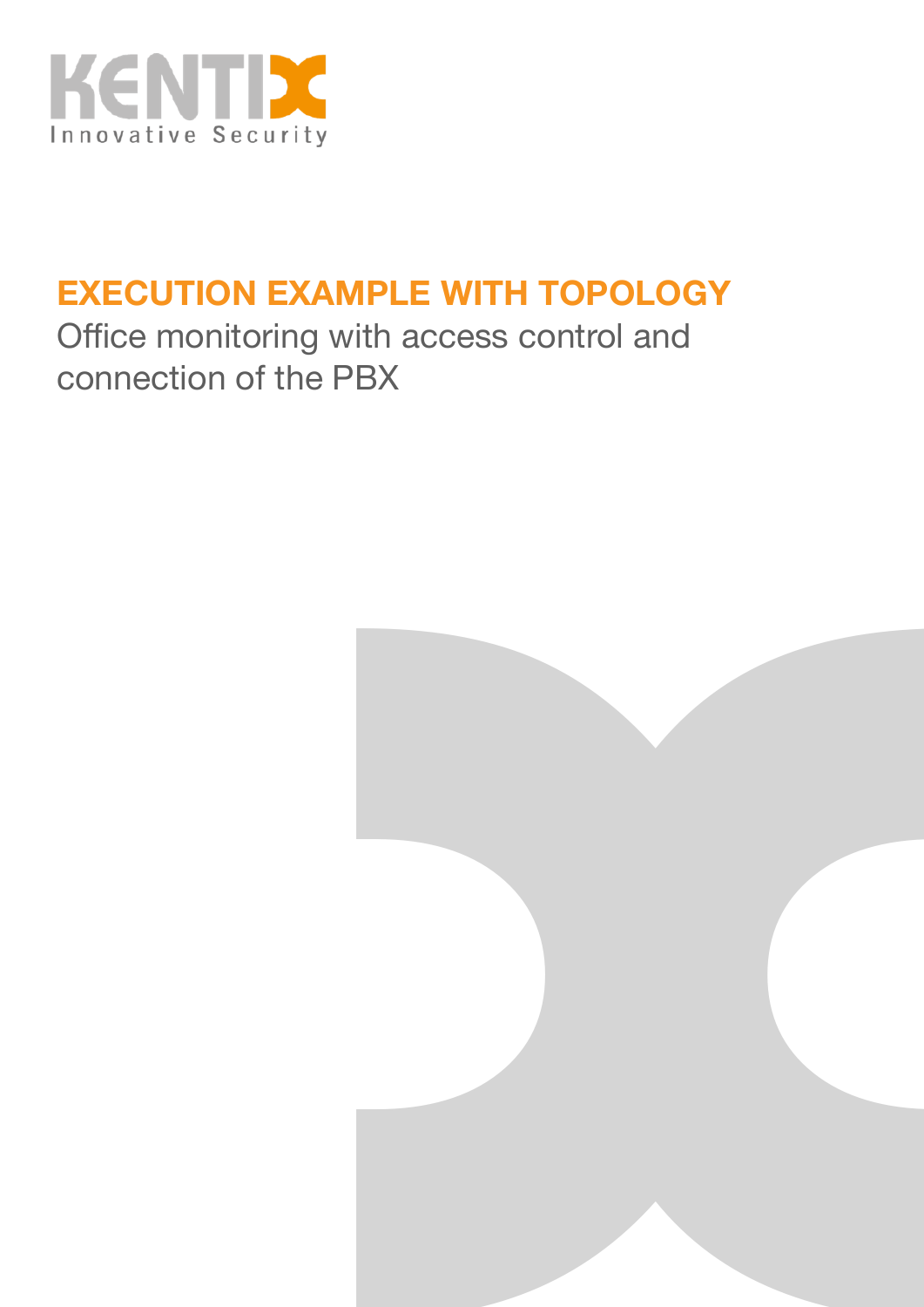## Office monitoring with access control and connection of the PBX

#### *The requirements*

*Securing house entrances and possibly other rooms in the building against unauthorised access with an onlinecapable solution for managing authorisations, time-level profiles and access logging.*

*The opening is to be carried out simply by means of RFID media, so that userrelated logging always takes place. Authorisations can be granted or withdrawn individually.* 

*If required, the solution should be able to be extended to other rooms/areas and combined with video surveillance. In addition, critical areas (entrance, rooms with restricted access) should be monitored for intrusion.* 

*The control system takes over the access control.*

### *The Kentix system solution*

The Kentix DoorLock access system is used to secure the building or rooms with regard to authorised/unauthorised access. The doors are equipped with the Kentix wireless doorknob, which is connected to the Kentix AccessPoint.

The AccessPoint provides central management for all locking components in the system via a web interface. At the same time it contains a central logbook of all booking events.

If required, each booking can be linked to a video image.

Furthermore, external network-compatible systems such as PBXs can be integrated into the system for monitoring purposes.

The AlarmManager offers network monitoring functions to monitor a system for availability by means of PING or checking for a network port.

If there is no response from the target system even after several attempts, the Kentix system reports that the connection is interrupted, which may indicate a failure.

The alarm system used is an AlarmManager-PRO with one or more MultiSensors connected by radio or LAN. The access system controls the integrated motion sensors and door contacts.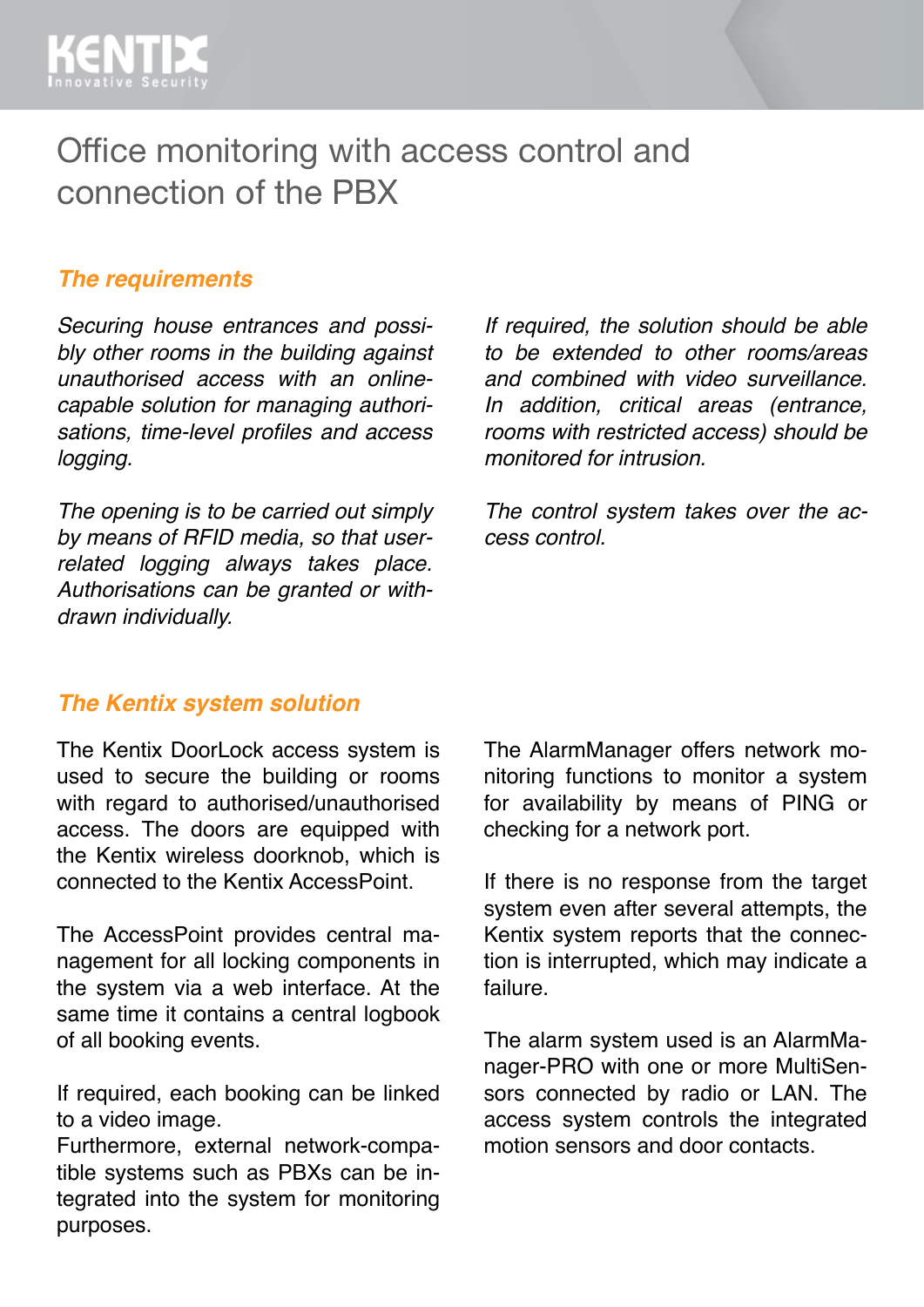